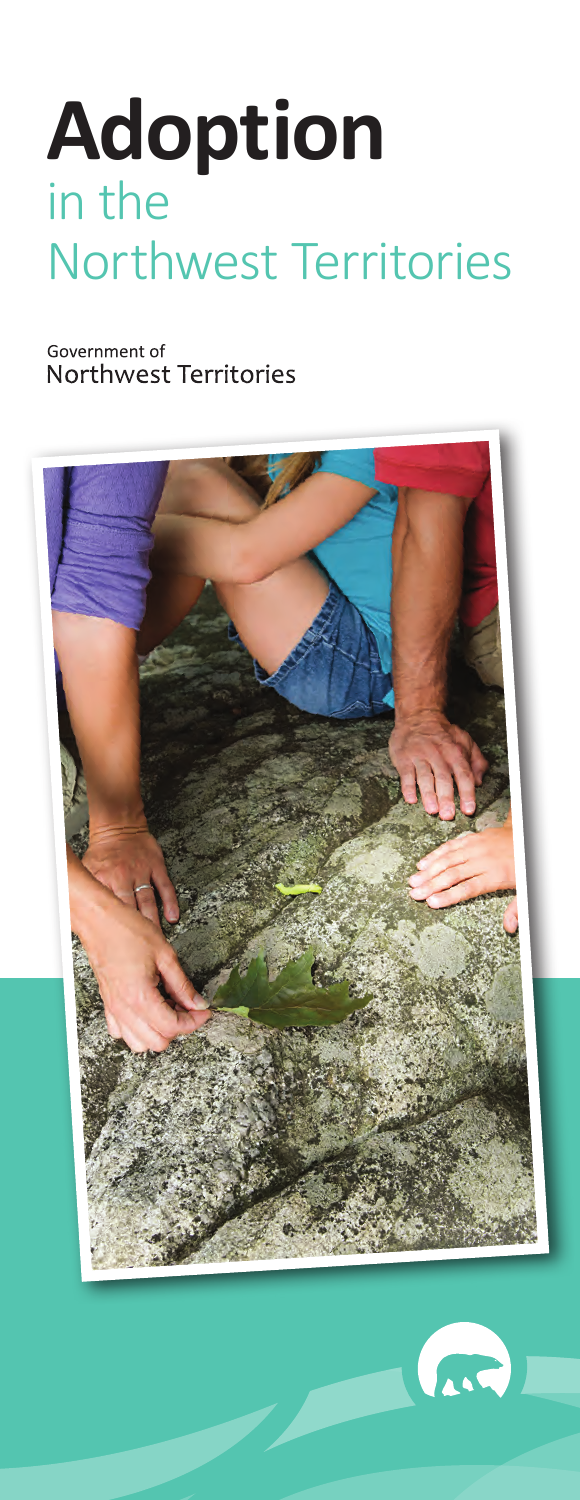

#### **What is Adoption?**

Adoption is a social, emotional and legal process that results in a child becoming a permanent member of a new family.

#### **What Types of Adoption are Available in the NWT?**

- Departmental
- Private
- Step-parent
- Custom

### **Why Adopt?**

Every child deserves a safe, loving and permanent family. The relationship between a parent and child is one that affects the child throughout his or her lifetime.

Families choose adoption for many reasons:

- They want to add another child to their family;
- They have medical reasons preventing them from conceiving a child of their own;
- They can conceive their own child, but want to offer another child a permanent home;
- They have already raised their own family, but want to continue being a parent of younger children.

### **Who Can Adopt?**

Anyone who is:

- At least 19 years of age;
- A resident of the Northwest Territories;
- Single, married or living common-law;
- Able to pass both a criminal record and child welfare background check;
- Willing to participate in the Family Assessment (home study) process with an Adoption Worker;
- Of any race or ethnicity; and
- With or without children of their own.

### **How Do I Adopt?**

**Departmental Adoption:** Departmental adoption refers to the adoption of a child in the permanent care of the Director of Child and Family Services. The process to become approved begins with an application to adopt. Contact your local Health and Social Services Authority and ask to speak with an Adoption Worker. There are no fees in a departmental adoption.

**Private or Step-Parent Adoption:** Private adoption refers to an adoption arranged between two families themselves. Step-parent adoption refers to an adoption by a nonbiological parent wishing to adopt the children of his or her spouse or common-law partner. In both private and stepparent adoption the process begins with the application to adopt, which can be obtained at any Health and Social Services Authority. The applicant(s) must contact a lawyer to facilitate the process. There are fees payable to the GNWT and lawyer.

**Aboriginal Custom Adoption:** Aboriginal custom adoption is an arrangement made between two Aboriginal families. To have an Aboriginal custom adoption recognized, you need to contact an Aboriginal Custom Adoption Commissioner and complete an application. Contact your local Health and Social Services Authority to obtain a list of Adoption Commissioners in your community.